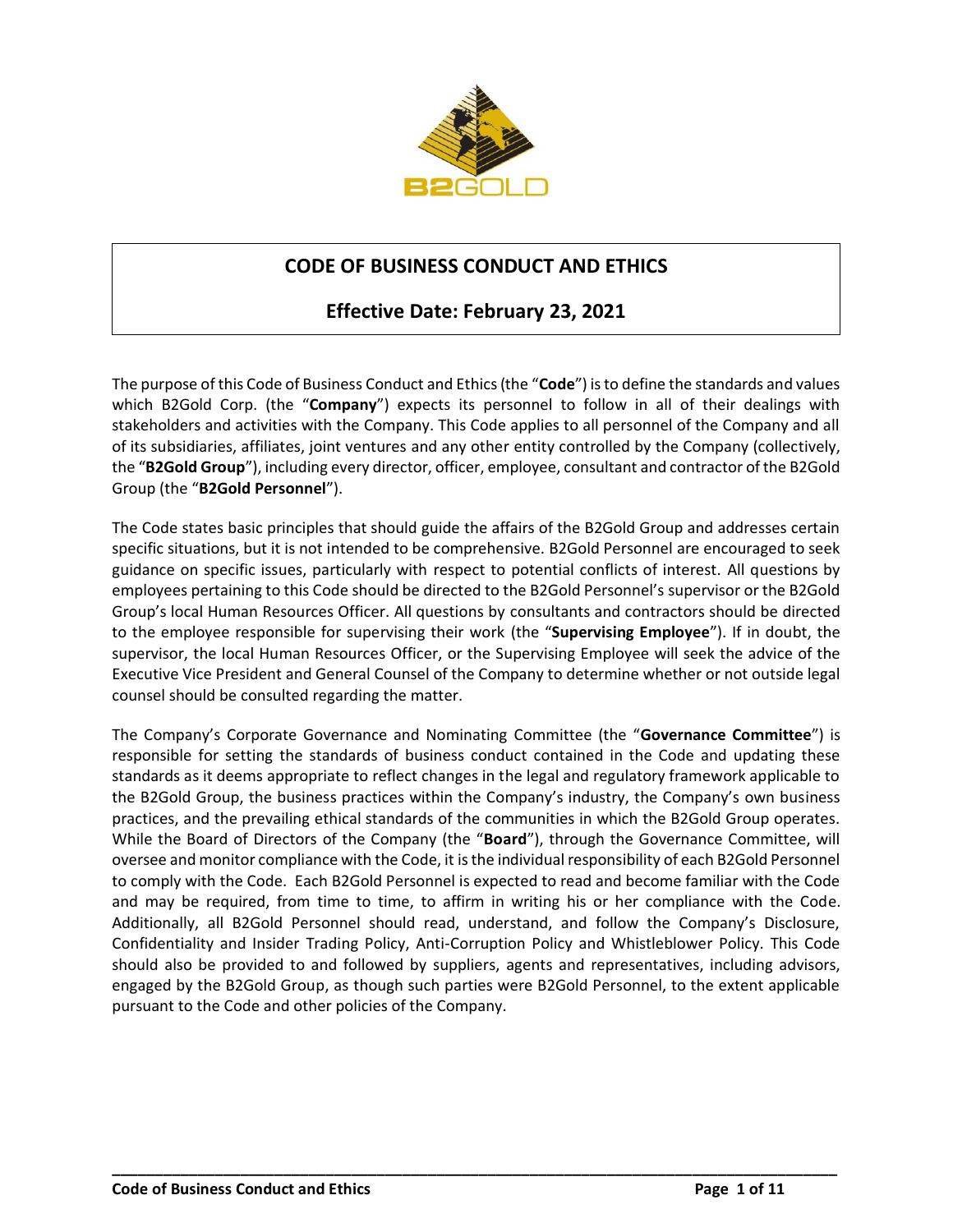

## **1. Guiding Principles**

All B2Gold Personnel must:

- (a) act honestly and in good faith with a view to the best interests of the Company;
- (b) exercise due care, diligence and skill in fulfilling the functions of their position;
- (c) avoid conflicts of interest between work and personal affairs;
- (d) exercise the powers attached to their employment, engagement or other relationship with the B2Gold Group and use the assets of the B2Gold Group for the purposes for which they were intended;
- (e) demonstrate honesty, truthfulness, respectfulness and integrity in all business dealings and interactions with the B2Gold Group's shareholders, customers, suppliers, competitors and other employees; and
- (f) act in accordance with all applicable laws, rules and regulations, adhere to the ethical standards set out in the Code and follow the Company's policies and procedures. For certainty, if any applicable law conflicts with a policy in this Code, B2Gold Personnel must comply with the applicable law. If a local custom or policy conflicts with this Code, B2Gold Personnel must consult with the Governance Committee and comply with this Code, unless a waiver is obtained pursuant to Section [16.](#page-9-0)

#### **2. Special Responsibility of Leaders**

B2Gold Personnel who are directors, officers, supervisors and Supervising Employees have an important responsibility to promote an ethical and compliant workplace. Such individuals must lead by example, while remaining watchful for potential misconduct, and must fully understand this Code, be able to explain and discuss it with those who report to them and encourage others to come forward with concerns. This includes taking the time to listen to others' concerns and questions, developing a relationship of trust with other B2Gold Personnel, and reporting acts of misconduct. Such individuals must ensure that the B2Gold Personnel they supervise feel confident that they can discuss their questions and concerns with them without fear of retaliation.

## **3. Conflicts of Interest**

3.1. All B2Gold Personnel have an obligation to act in the best interests of the Company at all times. Further, B2Gold Personnel are required to avoid situations where their personal interests interfere or might appear to interfere in any way with the interests of the Company.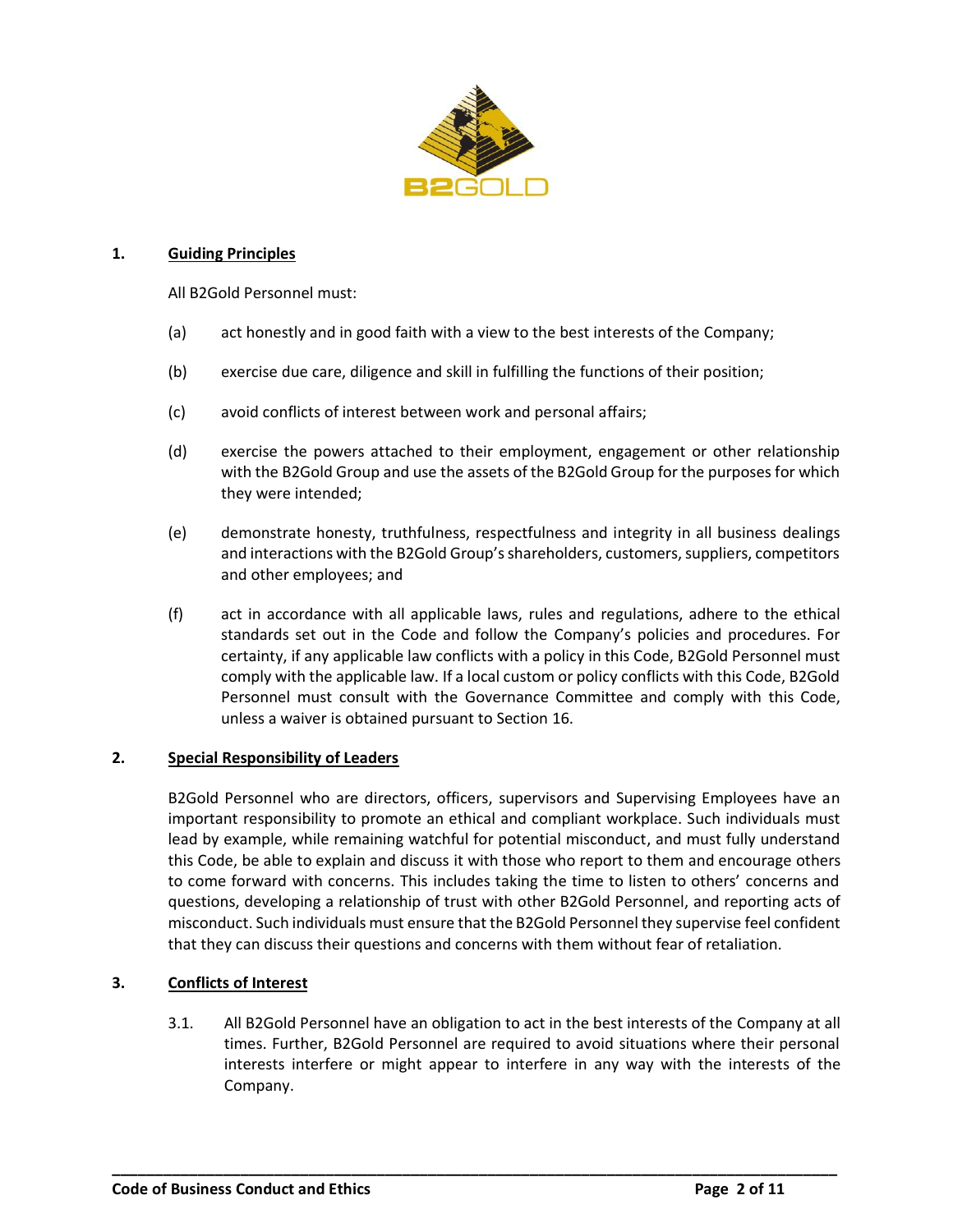

- 3.2. A conflict of interest will arise when B2Gold Personnel must choose between the Company's best interests and their personal interests, including when such B2Gold Personnel has personal interest in a B2Gold Group transaction. Any situation where the judgment of such B2Gold Personnel may be compromised, where he or she shows undue favoritism to any party or where he or she, or a member of his or her family, receives a personal benefit of some kind, or where it even appears that one of the above is true, is potentially a conflict of interest. All B2Gold Personnel must strive to avoid situations that create a conflict, create the potential for a conflict or create the appearance of a conflict. If a B2Gold Personnel becomes aware of a transaction or relationship (including those involving family members) that could reasonably be expected to give rise to a conflict of interest, he or she should promptly disclose the matter to their supervisor or Supervising Employee or the Company's Executive Vice President and General Counsel in accordance with Section [3.3.](#page-2-0)
- <span id="page-2-0"></span>3.3. Where an actual or potential conflict of interest may exist, then B2Gold Personnel must immediately disclose the conflict to: (a) their supervisor or Supervising Employee, who must then report the matter to the Company's Executive Vice President and General Counsel; or (b) directly to the Company's Executive Vice President and General Counsel. The Company's Executive Vice President and General Counsel must report all conflict of interest matters to the Governance Committee and may refer such matters to the Governance Committee for determination as necessary. Failure to disclose and report a conflict of interest is a violation of this Code.
- 3.4. If required by the Board, where a director of the Company has a conflict of interest, such director shall retire from any meeting of the Board while discussion on the applicable material contract or transaction or proposed material contract or transaction of the Company is taking place and shall refrain from voting on the subject under consideration, but this will not prevent the Board from calling him or her into the meeting to answer any questions regarding the matter under discussion nor shall it release the director from his or her obligation to inform the Board.

# **4. Use of B2Gold Group Resources**

4.1. All B2Gold Personnel are to safeguard and use the B2Gold Group's resources for legitimate B2Gold Group business purposes only. The B2Gold Group and all B2Gold Personnel will take steps to prevent theft, carelessness and any manner of significant waste that has a direct impact on the B2Gold Group's profitability. Any suspect incident of fraud, theft or other irregularity should be reported immediately for investigation in accordance with Sectio[n 15.](#page-8-0) B2Gold Group equipment should not be used for non-B2Gold Group business, other than incidental personal use; other use requires pre-approval by an immediate supervisor.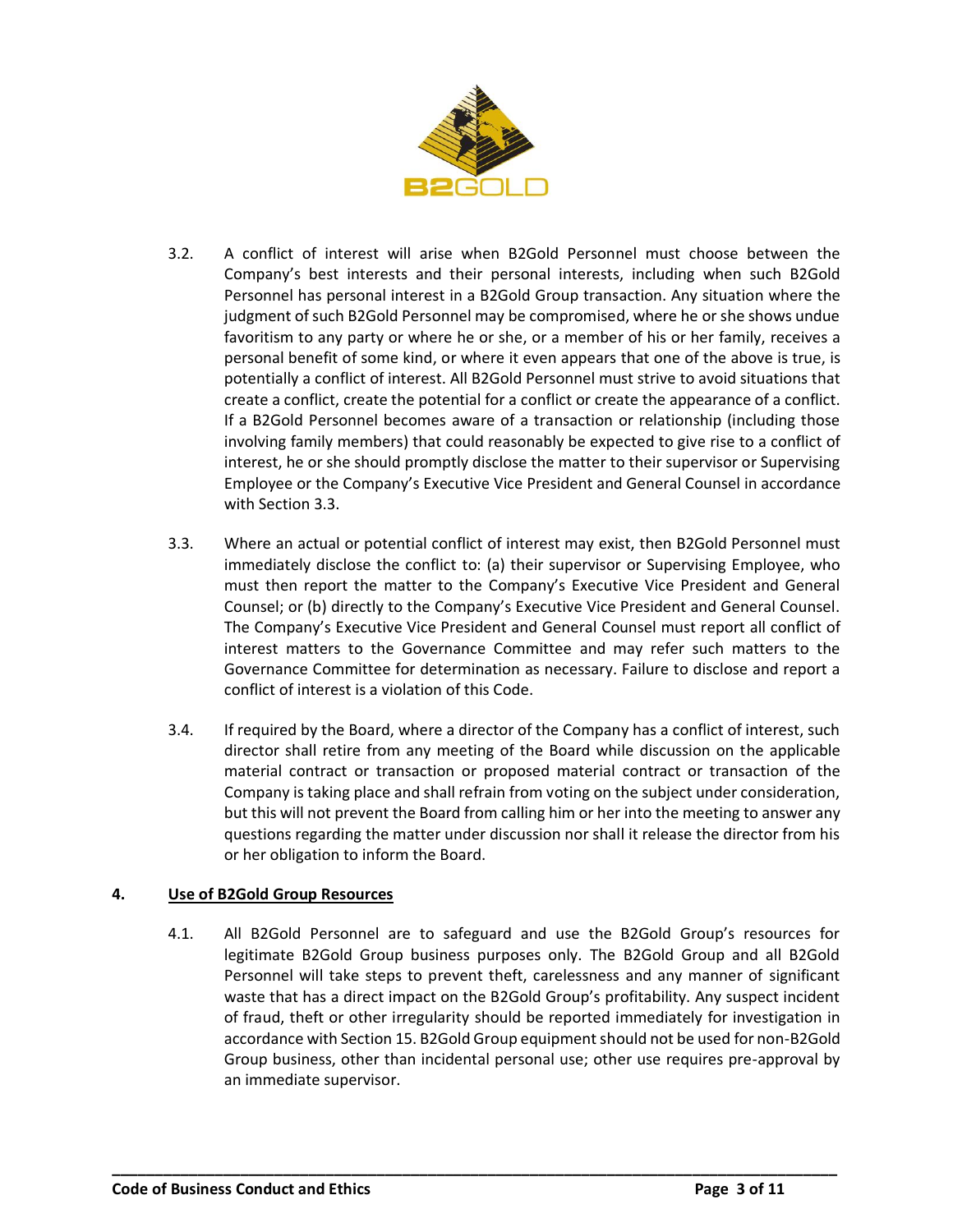

4.2. The obligation of B2Gold Personnel to protect the B2Gold Group's assets includes the protection of its proprietary information. Proprietary information includes, among other things: drill results; engineering plans and designs; geological prospects and interpretations; databases and records; business, marketing and corporate development plans; salary information; intellectual property and any unpublished financial or technical data and reports. Unauthorized use or distribution of this information is a violation of this Code. It may also be illegal and result in civil or criminal penalties. The obligation to preserve the confidentiality of proprietary information continues even after B2Gold Personnel cease to have a relationship with the B2Gold Group. See "Confidentiality".

## **5. Corporate Opportunities**

Opportunities which become available to a B2Gold Personnel by reason of his or her employment, engagement or other relationship with the B2Gold Group must be disclosed to the Company and be treated as if belonging to the B2Gold Group. B2Gold Personnel are prohibited from using B2Gold Group property or information for personal gain, taking personal advantage of opportunities that are discovered through the use of B2Gold Group property or information, or competing with the B2Gold Group. B2Gold Personnel owe a duty to the Company to advance its legitimate interests, before their own, when the opportunity to do so arises in connection with B2Gold Personnel's employment, engagement or other relationship with the B2Gold Group.

## **6. Confidentiality**

- 6.1. All B2Gold Personnel are required to maintain and protect the confidentiality of all information and materials entrusted to them by the B2Gold Group or persons with whom the B2Gold Group does business, except when disclosure is authorized by the Company's Chief Executive Officer, Chief Financial Officer or Executive Vice President and General Counsel or is required by laws or regulations. The obligation to preserve confidential information continues even after B2Gold Personnel cease to have a relationship with the B2Gold Group.
- 6.2. B2Gold Personnel have access to sensitive and confidential corporate information. Confidential information includes any information obtained or developed in the course of the B2Gold Group's business that has not been made public by the Company through designated spokespersons or publicly disclosed documents, including material information pertaining to persons or entities with whom the B2Gold Group does business that has not been made public by such person or entity. Release of such information may be harmful to the B2Gold Group, other B2Gold Personnel, suppliers, customers, and other persons or entities with whom the B2Gold Group does business, and in some cases may be illegal. B2Gold Personnel must use extreme care when dealing with confidential information to ensure that such information not be released to anyone inside or outside of the B2Gold Group who is not authorized or legally entitled to receive it. Treatment of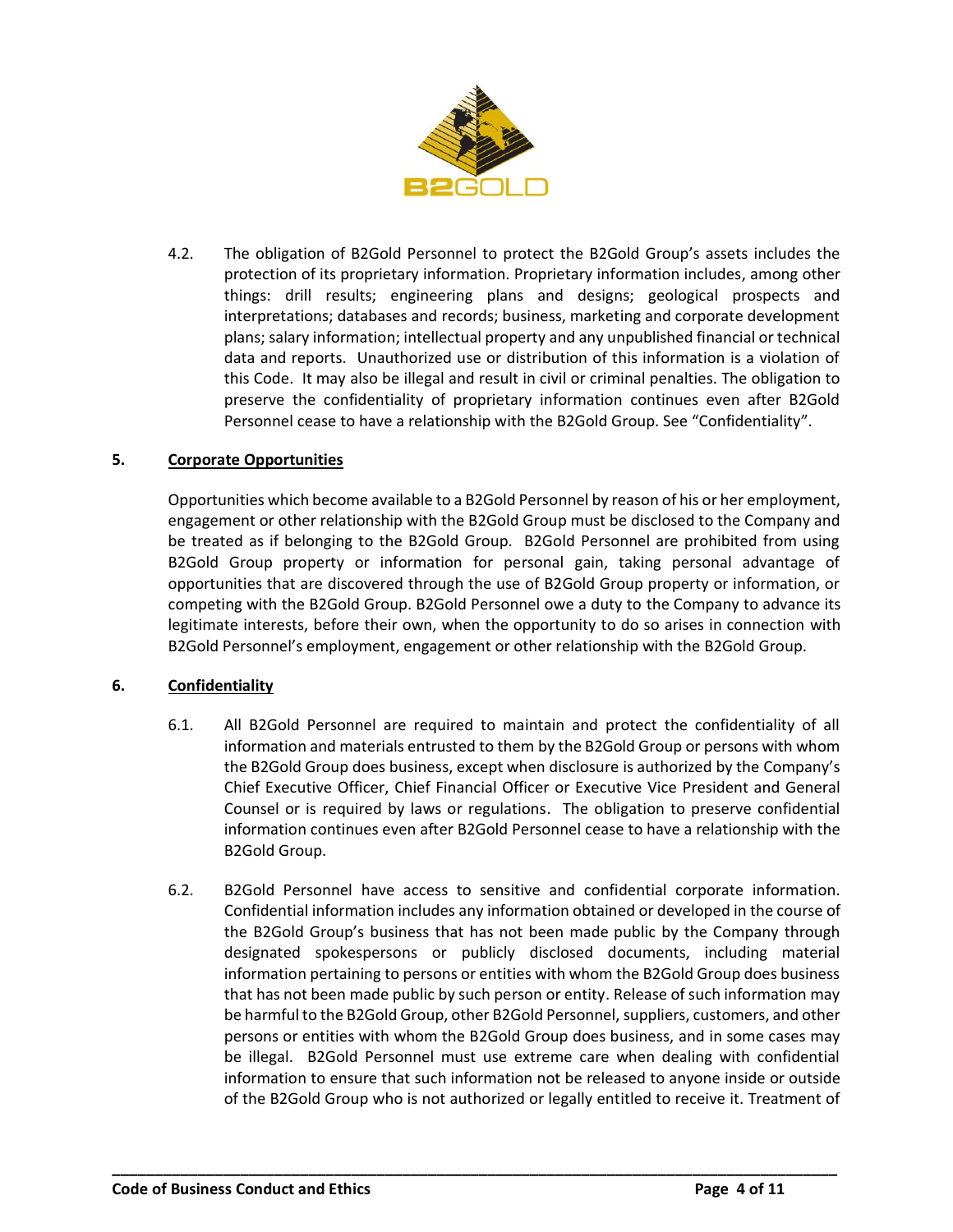

confidential information must be in accordance with the Company's Disclosure, Confidentiality and Insider Trading Policy.

- 6.3. B2Gold Personnel must also maintain the confidentiality of all personal information provided to, or held by, the B2Gold Group and ensure that such personal information is not disclosed to other B2Gold Personnel unless it is reasonably required by them to perform their jobs. B2Gold Personnel must not disclose such personal information to third parties unless required by applicable laws, rules or regulations (and then only to the extent required) or unless the informed consent of the relevant individual has been obtained. Personal information must be dealt with in accordance with all applicable privacy laws.
- 6.4. The foregoing obligations of confidentiality are subject to applicable whistleblower laws, which protect the right of B2Gold Personnel to provide information to governmental and regulatory authorities. Notwithstanding any other provision of this Code, any other Company policy or any agreement relating to B2Gold Personnel, B2Gold Personnel are not required to seek the B2Gold Group's permission or notify the B2Gold Group of any communications made in compliance with applicable whistleblower laws, and the Company will not consider such communications to violate this or any other Company policy or any agreement between the B2Gold Personnel and the B2Gold Group.

## **7. Health, Safety, Environment & Corporate Social Responsibility**

The Company is committed to managing and operating its assets in a manner that is consistent with the values of fairness, transparency, respect and accountability, protective of human health and safety and the environment, respects human rights and involves active engagement with host communities. All B2Gold Personnel have responsibility for maintaining a safe and healthy workplace by following health and safety rules and practices and reporting accidents, injuries and unsafe equipment, practices or conditions. Violence and harassment in the workplace are not permitted. B2Gold Personnel are expected to be free of alcohol and drugs that could impair their judgment or affect their ability to perform their job safely while in the workplace.

It is the Company's policy to comply, in all material respects, with applicable health, safety and environmental laws and regulations. B2Gold Personnel are also expected to comply with the Company's policies, management systems, standards and procedures relating to health, safety, security, the environment, human rights, community engagement and corporate social responsibility.

## **8. Fair Dealings**

8.1. B2Gold Personnel are required to deal fairly with the B2Gold Group's customers, suppliers, competitors and other employees in a business-like manner, free from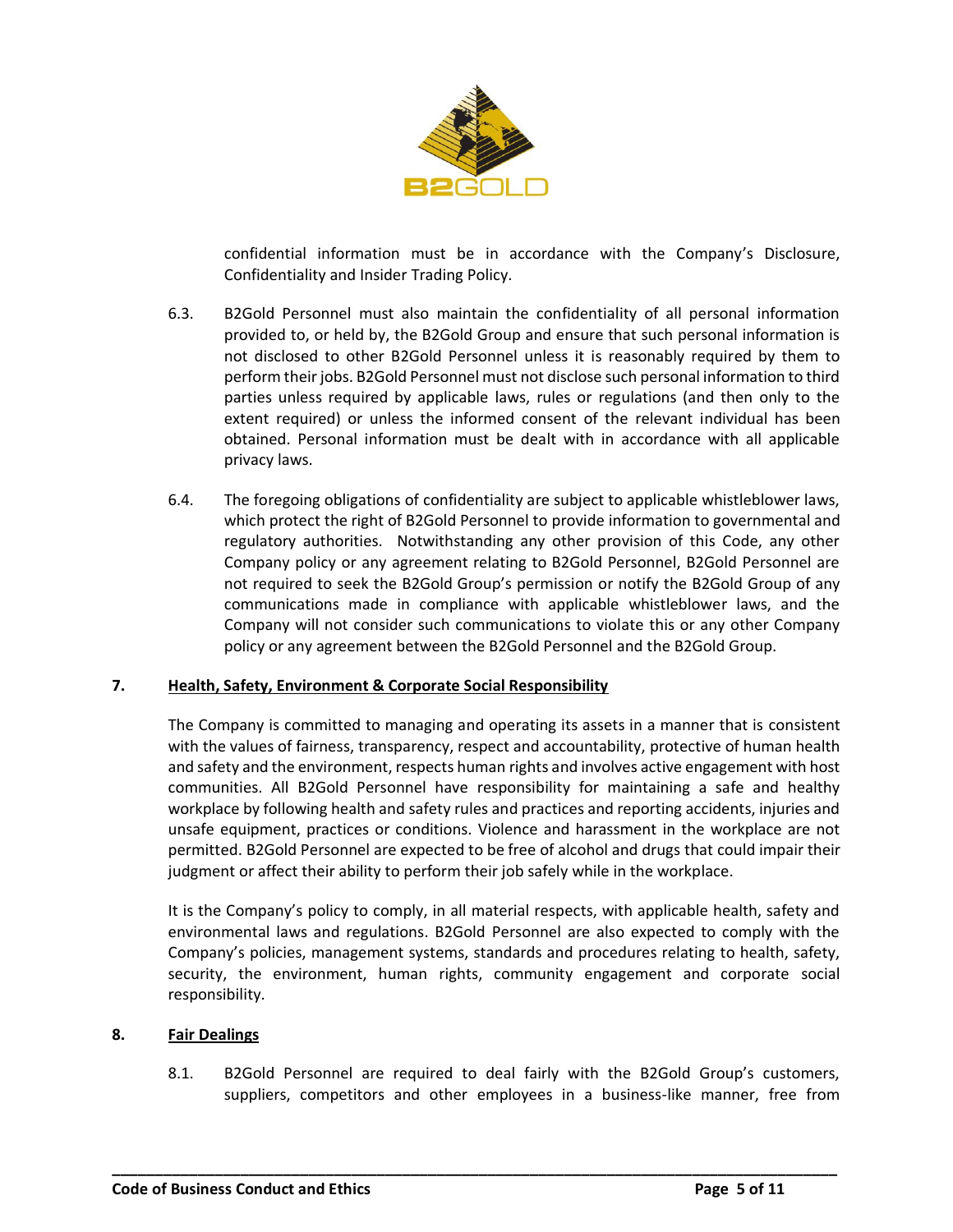

discriminatory practices, including harassment. No B2Gold Personnel should take unfair advantage of anyone through manipulation, concealment, abuse of privileged information, misrepresentation of material facts or any other unfair-dealing practice.

- 8.2. The Company believes that fair competition is fundamental to the continuation of the free enterprise system. The Company complies with and supports laws that prohibit restraints of trade, unfair practices, or abuse of economic power. B2Gold Personnel must not enter into arrangements that unlawfully restrict the B2Gold Group's ability to compete with other businesses, or the ability of any other business to compete with the B2Gold Group. B2Gold Personnel are also prohibited from entering or discussing any unlawful arrangement that may result in unfair business practices or anticompetitive behaviour.
- 8.3. The Company will make full, fair, accurate and timely disclosure in periodic reports and documents required to be filed by the Company under applicable securities laws in accordance with the Company's Disclosure, Confidentiality and Insider Trading Policy.

## **9. Discrimination and Harassment**

The B2Gold Group recognizes the diversity of its workforce and is committed to providing a working environment in which all persons are treated with respect and dignity. The B2Gold Group will not tolerate violence, unlawful discrimination or harassment of any kind. Examples of harassment include derogatory comments based on racial or ethnic characteristics and unwelcome sexual advances. B2Gold Personnel should follow the procedures set out in the Company's Non-Discrimination and Harassment Policy when another person's conduct makes them uncomfortable and should report matters concerning discrimination or harassment in accordance with the Non-Discrimination and Harassment Policy, as applicable.

## **10. Use of Email and Internet Services**

- 10.1. Email, mobile devices, and internet services are provided by the B2Gold Group to assist B2Gold Personnel in carrying out their work. Incidental and occasional personal use is permitted, but never for personal gain or any improper purpose. B2Gold Personnel may not access, send or download any information that could be insulting or offensive to another person, such as sexually explicit messages, cartoons, jokes, unwelcome propositions, derogatory messages based on racial or ethnic characteristics or any other messages that could reasonably be viewed as harassment.
- 10.2. Messages (including voicemail and text messages) and computer information sent, received or created by B2Gold Personnel are considered B2Gold Group property and B2Gold Personnel should recognize that these messages and information are not "private". Unless prohibited by law, the B2Gold Group reserves the right to access and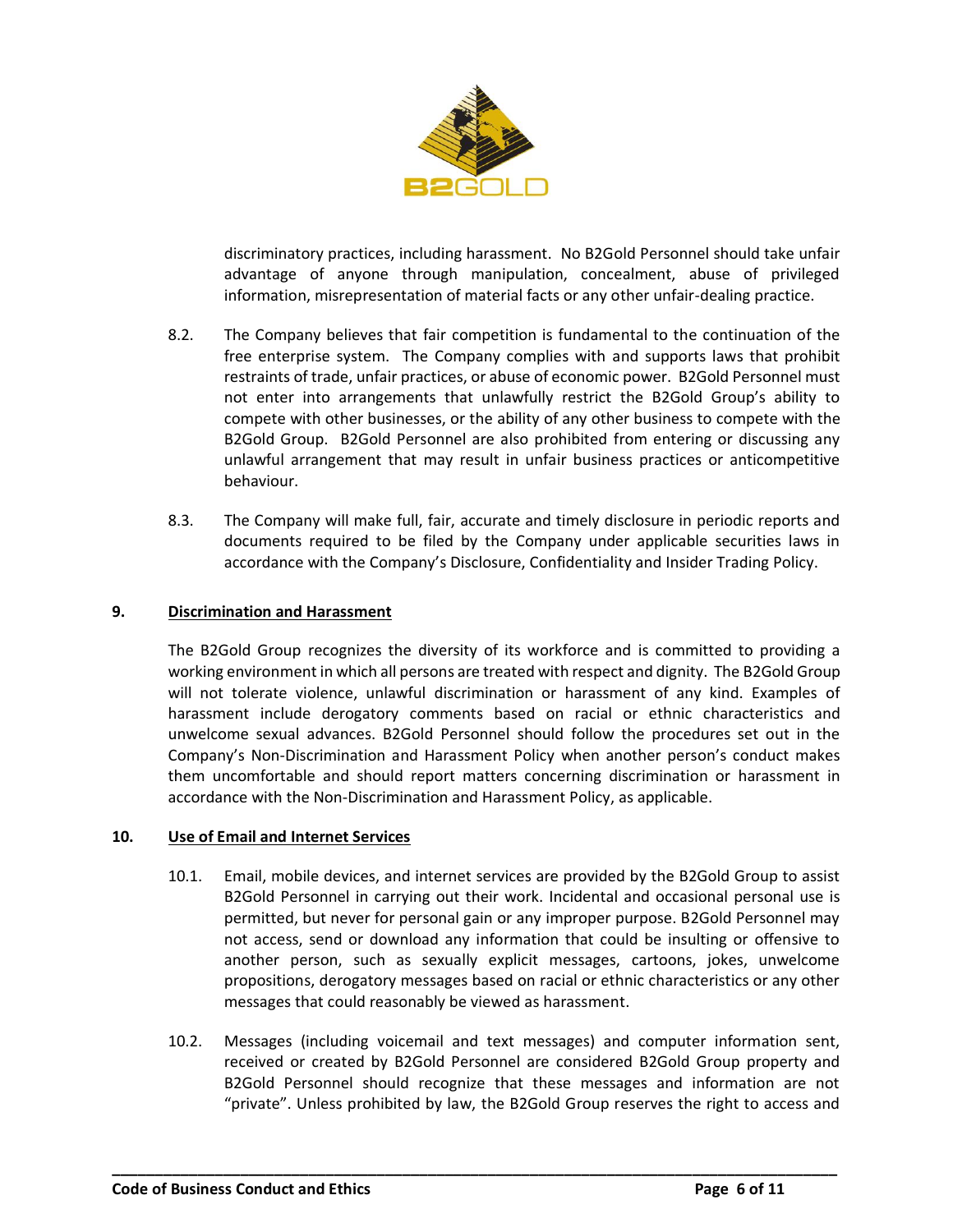

disclose those messages and information as necessary for its business purposes. B2Gold Personnel should use good judgment and not access, send messages or store any information that they would not want to be seen or heard by others.

## **11. Compliance with Laws**

The Company operates within a complex framework of Canadian federal, provincial and municipal laws and regulations, United States laws and regulations, stock exchange rules and the laws of other countries in which it does business. All B2Gold Personnel are expected to comply with the applicable laws, rules and regulations of Canada, the United States and any other country in which the B2Gold Group carries on business and applicable stock exchange rules, including without limitation mining and environmental laws and regulations. No B2Gold Personnel is ever expected to commit or condone an illegal act, or to instruct other B2Gold Personnel to do so on behalf of the B2Gold Group. Where law does not govern a situation or where the law is unclear or conflicting, all B2Gold Personnel are expected to seek advice from supervisors, managers or other appropriate personnel. The Executive Vice President and General Counsel (or delegate) of the Company is always available to assist B2Gold Personnel in determining applicable legal requirements.

## **12. Insider Trading**

Trading of publicly listed securities or their derivatives on the basis of insider information, or inducing others to do so, is illegal and may result in significant civil and criminal penalties. Insider information includes information that is not public and could materially affect the price of the Company's shares. It may be positive or negative and may include information concerning significant discoveries, assay results, geological interpretations, grades, tonnages, resources and reserves of properties owned or operated by the B2Gold Group, financial results or forecasts, or information concerning major contracts or proposed transactions including mergers, takeovers and asset acquisitions. The Company has adopted the Disclosure, Confidentiality and Insider Trading Policy governing the trade of the Company's securities or the securities of any counterparty to a potential material transaction by B2Gold Personnel. Each B2Gold Personnel is expected to read and become familiar with this Policy.

## **13. Financial Records and Internal Controls**

B2Gold Personnel must maintain the integrity of the Company's financial records and ensure full, fair, accurate, timely and understandable disclosure of financial information as required by securities and other regulatory authorities. All assets, liabilities and transactions must be accurately and completely reported in the books and supported by necessary documentation, and no asset, liability or transaction is to be concealed from management or the Company's internal or external auditors. All of the B2Gold Group's financial statements and the books, records and accounts on which they are based must appropriately reflect the B2Gold Group's activities and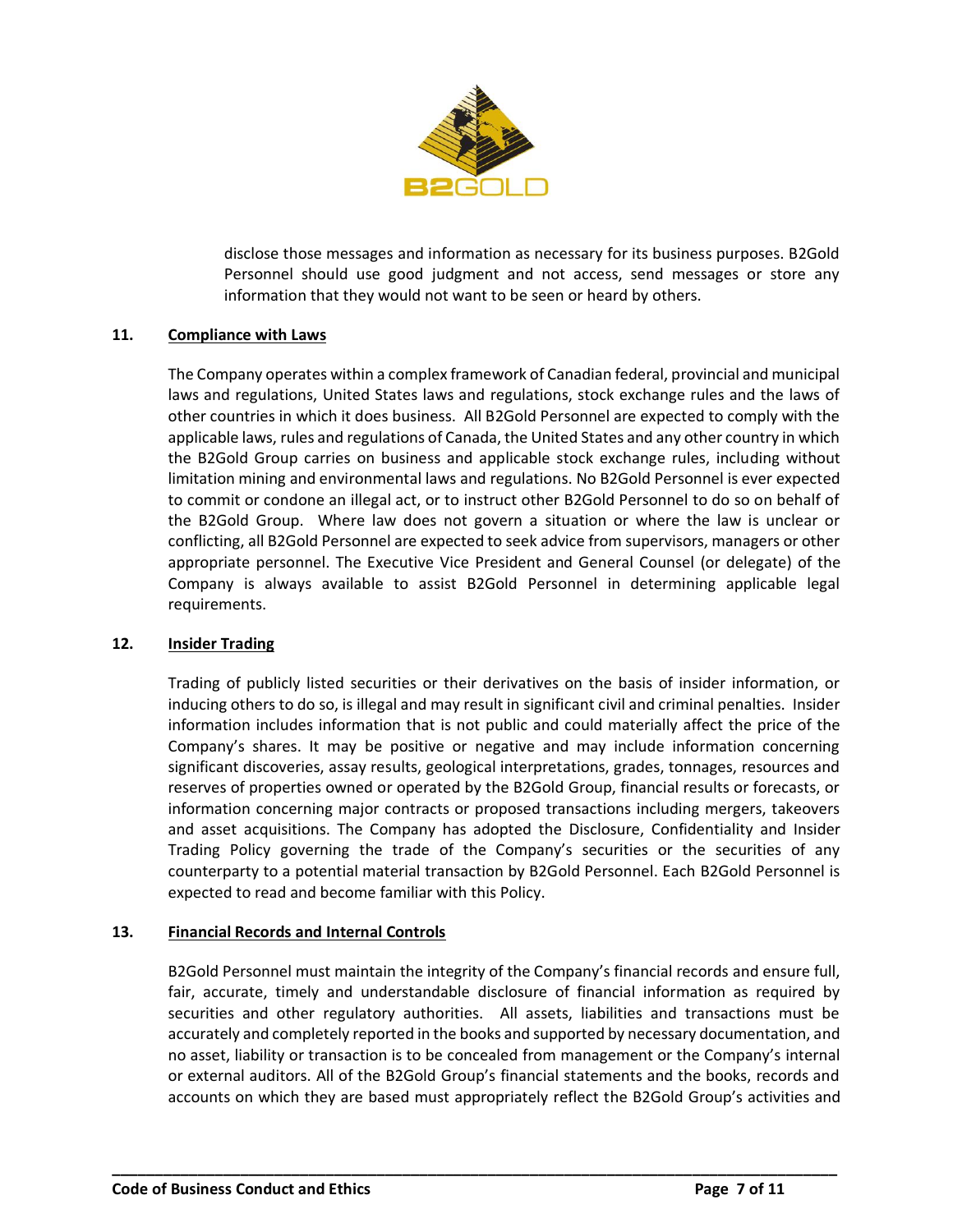

conform to applicable legal and accounting requirements and to the B2Gold Group's system of internal controls.

All B2Gold Personnel have a responsibility, within the scope of their positions, to ensure that the B2Gold Group's accounting records do not contain any false or intentionally misleading entries. B2Gold Personnel may not directly or indirectly:

- (a) make or cause to be made a false or misleading statement; or
- (b) omit to state, or cause another person to omit to state, any material fact necessary to make statements made not misleading,

in connection with the audit of financial statements by independent accountants, the preparation of any required reports, whether by independent or internal accountants, or any other work that involves or relates to the filing of a document with the applicable securities regulatory authorities.

## **14. Anti-Corruption and Anti-Bribery**

The Company is committed to a culture of honesty, integrity, accountability and compliance with legal requirements and the Company's Anti-Corruption Policy outlines the basic principles and policies with which all B2Gold Personnel are expected to comply. The Company has a zerotolerance approach toward bribery, corruption, and facilitation payments in all forms.

B2Gold Personnel are strictly prohibited from:

- (a) offering, promising or making a payment, gift or hospitality with the expectation or hope that a business advantage will be received, or to reward a business advantage already given;
- (b) requesting or agreeing to receive or accept a payment, gift or hospitality in the expectation or belief that a business advantage will be awarded, or as a reward for an advantage already granted;
- (c) bribing an individual in public office or public service;
- (d) making any additional payments made to a public official to expedite or secure routine non-discretionary governmental actions (a facilitation payment);
- (e) threatening or retaliating against another individual who has refused to commit or refused to collude to commit a possible bribery offence or one who has raised concerns under the Anti-Corruption Policy, and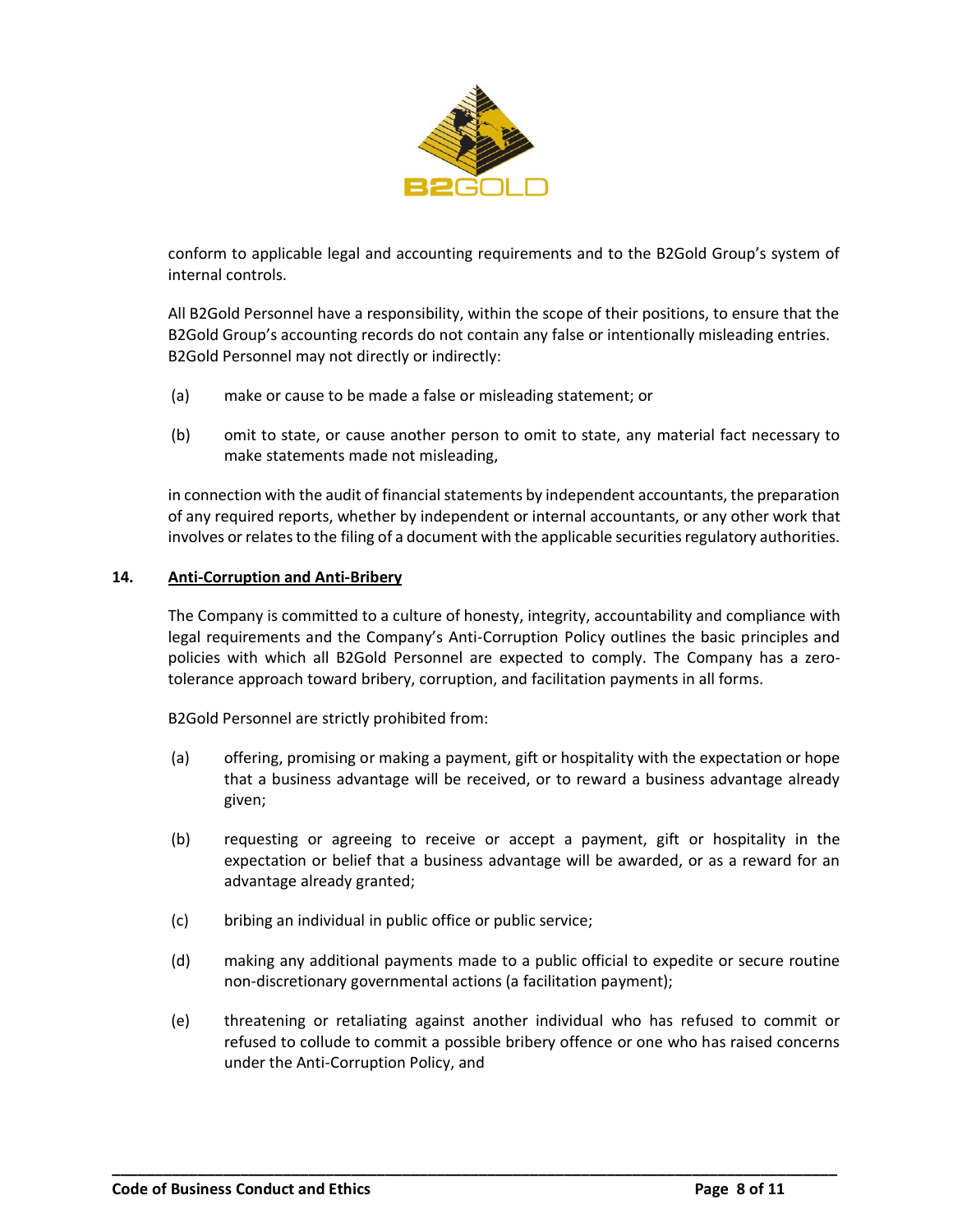

(f) engaging in any other activity that might lead to a breach of the Anti-Corruption Policy or any applicable anti-bribery or corruption laws.

Those paying a bribe may subject the B2Gold Group and themselves to civil and criminal penalties. If a B2Gold Personnel becomes aware of or receives any solicitation for, or offer of, money or a gift, that is intended to influence an official decision or business decision inside or outside of the B2Gold Group, it should be reported pursuant to the Anti-Corruption Policy.

B2Gold Personnel are required to comply with the Canadian *Corruption of Foreign Public Officials Act* and the U.S. *Foreign Corrupt Practices Act* and with local anti-bribery and anti-corruption laws in the jurisdictions in which the B2Gold Group conducts business. B2Gold Personnel are also expected to comply with the B2Gold Group's additional policies, programs, standards and procedures related to anti-corruption compliance. Please refer to the Company's Anti-Corruption Policy and procedures implemented in respect of such policy for more information.

## <span id="page-8-0"></span>**15. Reporting**

- 15.1. B2Gold Personnel should promptly report, as applicable:
	- (a) any concerns related to the Company's accounting, internal controls or auditing matters, pursuant to the Company's Whistleblower Policy;
	- (b) any concerns related to anti-corruption or anti-bribery matters, pursuant to the Company's Anti-Corruption Policy;
	- (c) any concerns related to discrimination or harassment matters, pursuant to the Company's Non-Discrimination and Harassment Policy; and
	- (d) all other violations of the Code:
		- (i) in accordance with the Company's Grievance Procedure;
		- (ii) to their supervisor or Supervising Employee, who shall then report the matter to the Company's Executive Vice President and General Counsel, who shall, in turn, report the matter to the Governance Committee;
		- (iii) to the Company's Executive Vice President and General Counsel, who shall then report the matter to the Governance Committee; or
		- (iv) to a member of the Governance Committee.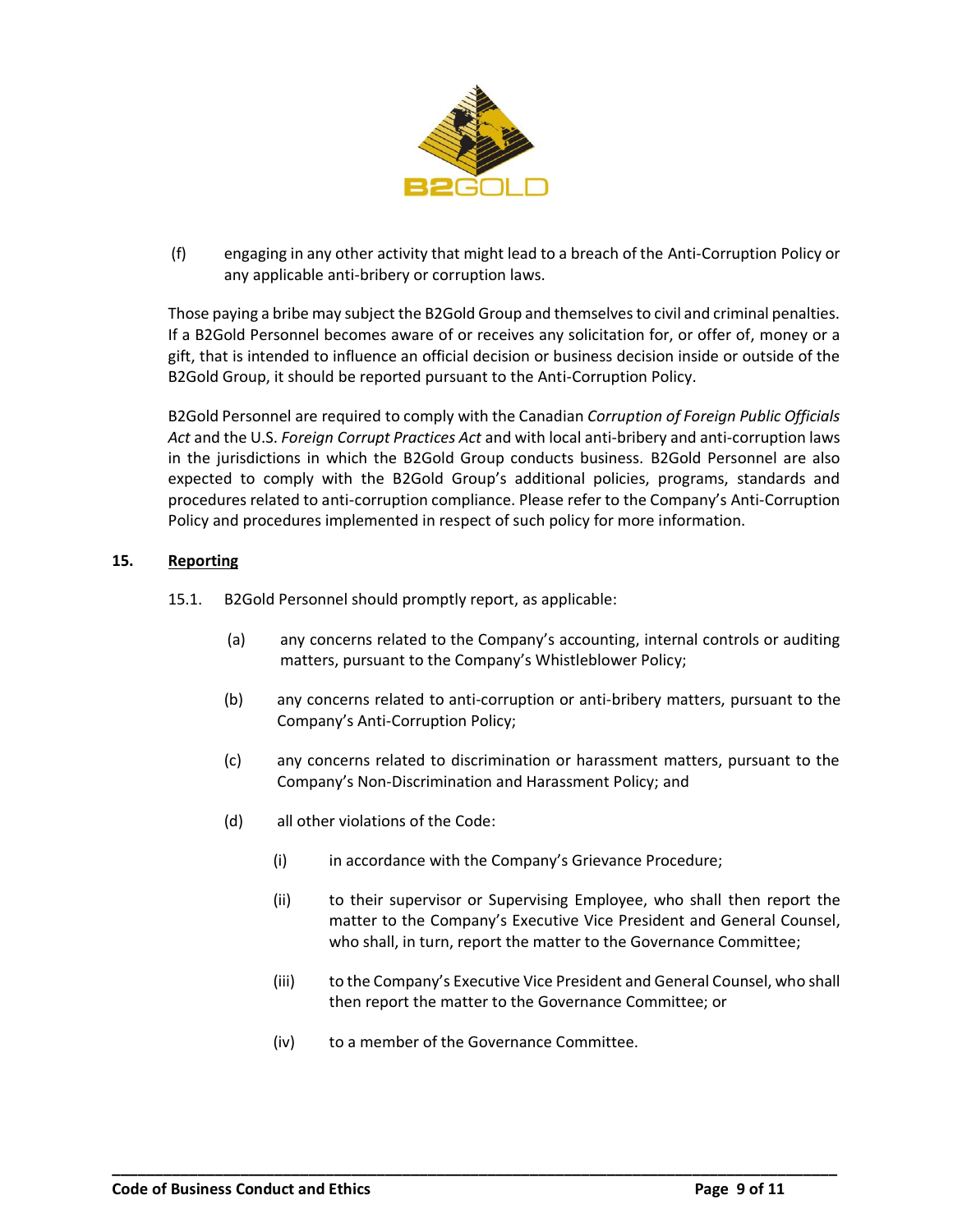

Following is the contact information for each member of the Governance Committee:

| Robin Weisman        | Tel: 202-459-3174 or rweisman@b2gold.com |
|----------------------|------------------------------------------|
| <b>Robert Cross</b>  | Tel: 604-685-2162 or bcross@b2gold.com   |
| <b>Robert Gayton</b> | Tel: 604-307-8558 or rgayton@b2gold.com  |
| Jerry Korpan         | Tel: 778-668-1081 or jkorpan@b2gold.com  |

- 15.2. If any B2Gold Personnel wishes to report a suspect violation of this Code anonymously, such B2Gold Personnel may do so in accordance with the Company's Grievance Procedure or Whistleblower Policy as applicable.
- 15.3. The Governance Committee shall cause an investigation of any reported violations and shall oversee an appropriate response, including corrective action and preventative measures where required, provided that the Governance Committee may refer the investigation to the Audit Committee where appropriate. B2Gold Personnel are expected to cooperate with such investigation.
- 15.4. The Company will not tolerate any retaliation or reprisal against anyone who in good faith reports a potential breach of the Code or raises a concern with respect to whether certain conduct constitutes a breach. A "good faith" report is one which is made honestly and reasonably, whether or not the person has all of the relevant facts or is sure that a breach has occurred.
- 15.5. The Code encourages all B2Gold Personnel to seek guidance when unsure about the best course of action in a particular situation.

## <span id="page-9-0"></span>**16. Requests for Waivers**

Requests for waivers from this Code must be delivered to the Governance Committee or a delegate of the Governance Committee, together with a summary of all relevant facts and circumstances. Waivers with respect to directors and executive officers may only be granted by the Board. Waivers with respect to other officers or non-officer employees of the B2Gold Group may be granted by the Governance Committee or its delegate. The B2Gold Personnel to whom a waiver is granted accepts that public disclosure of the granting of any such waiver may be required by applicable securities laws, regulations, policies or guidelines, including those of a stock exchange on which the Company's stock may be listed.

The Company will disclose to the Company's shareholders within four business days any waiver with respect to a director or executive officer.